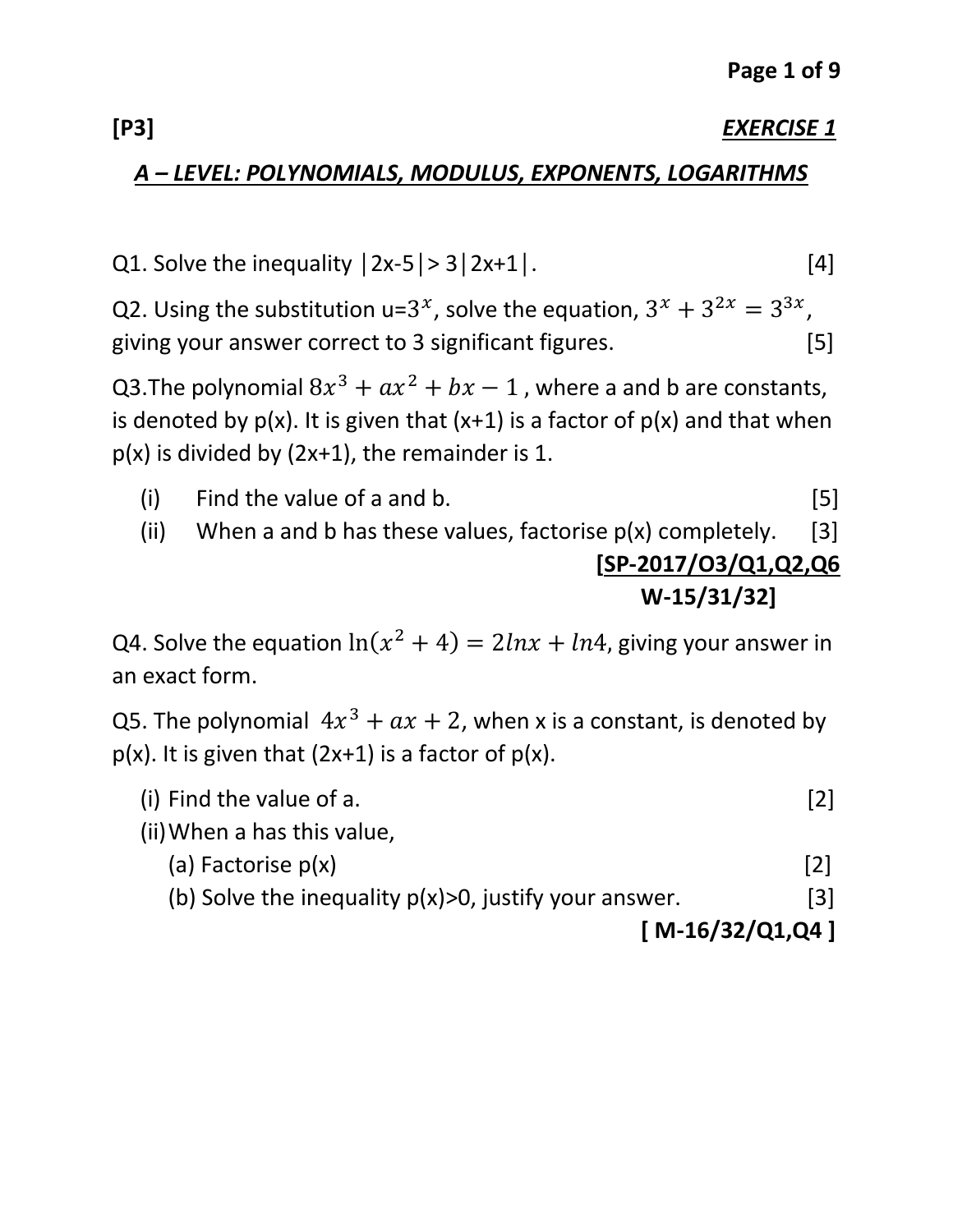Q6.

- (i) Solve the equation  $2|x-1|=3|x|$  [3]
- (ii) Hence solve the equation  $2|5^{x}-1|=3|5^{x}|$ , giving your answer correct to 3 significant figures. [2]

```
 [S-16/31/Q1]
```
Q7. Using logarithms solve the equation  $4^{3x-1}$  =35<sup>x</sup>, giving your answer correct to 3 decimal places. [4]

## **[S-16/32/Q1]**

- Q8. Solve the inequality  $2|x-2| > |3x+1|$  [4]
- Q9. The variable x and y satisfy the relation,  $3^y=4^{2-x}$ 
	- (i) By taking logarithms, show that the graph of y against x is straight line, state the exact value of the gradient of this line. [3]
	- (ii)Calculate the exact x-coordinate of the point of intersection of this line with the line with equation  $y=2x$ , simply your answer. [2]  **[S-16/33/Q2,Q1]**

Q10. Solve the equation:  $\frac{3^x + 2^x}{2^x - 3^x}$  $\frac{3}{3^{x}-2}$  = 8, giving your answer correct to 3 decimal places. [3]

### [**W-16/31/Q1**

## **/32/]**

Q11. It is given that  $z=ln(y+2)-ln(y+1)$ . Express y in terms of z. [3]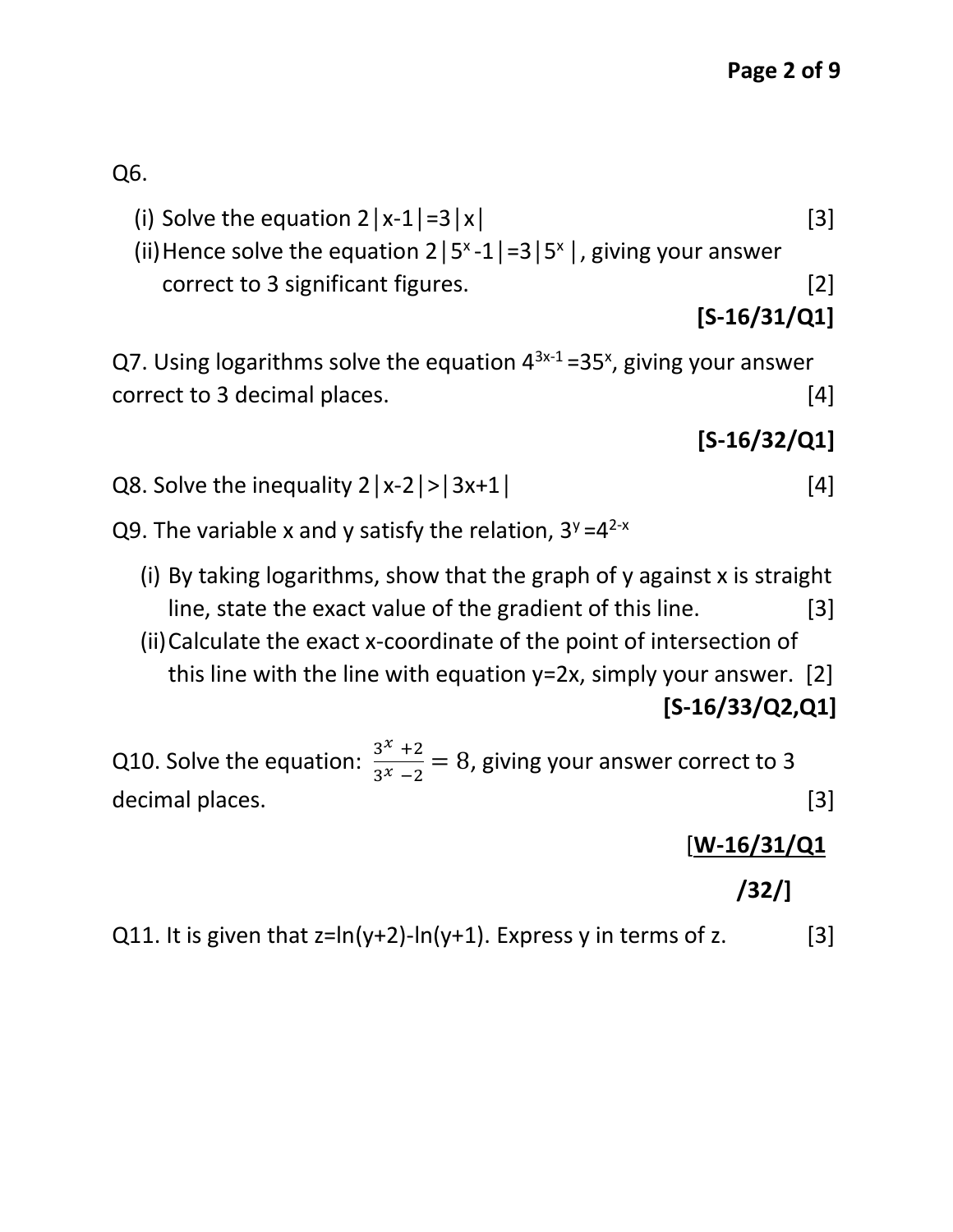Q12. The polynomial  $4x^4+ax^2+11x+b$ , where a and b are constants, is denoted by  $p(x)$ . It is given that  $p(x)$  is divisible by  $x^2$ -x+2.

- (i) Find the value of a and b.  $[5]$
- (ii)When a and b have these values, find the real roots of the equation  $p(x)=0$ . [2]

#### **[W-16/33/Q1,Q4]**

Q13. Sketch the graph of  $y=e^{ax}-1$ , where a is a positive constant. [2]

#### **[W-15/33/Q1]**

Q14. Use logarithms to solve the equation  $2^{5x}=3^{2x+1}$ , giving your answer correct up to 3 significant figures. [4]

#### **[S-15/31/Q1]**

Q15. Using substitution  $u=4^x$ , solve equation:  $4^x+4^2=4^{x+2}$ , giving your answer correct up to 3 significant figures. [4]

### **[S-15/31/Q2]**

Q16. Solve the equation  $ln(x+4) = 2lnx + ln 4$ , giving your answer correct to 3 significant figures. [4]

Q17. Solve the inequality  $|x-2| > 2x-3$  [4]

### **[S-15/33/Q1,Q2]**

Q18. It is given that  $2\ln(4x-5)+\ln(x+1)=3\ln 3$ 

- (i) Show that  $16x^3-24x^2-15x-2=0$  [3]
- (ii) By first using factor theorem, factorise:  $16x^3 24x^2 15x 2 = 0$ completely. [4]
- (iii) Hence solve the equation  $2\ln(4x-5)+\ln(x+1)=3\ln 3$  [1]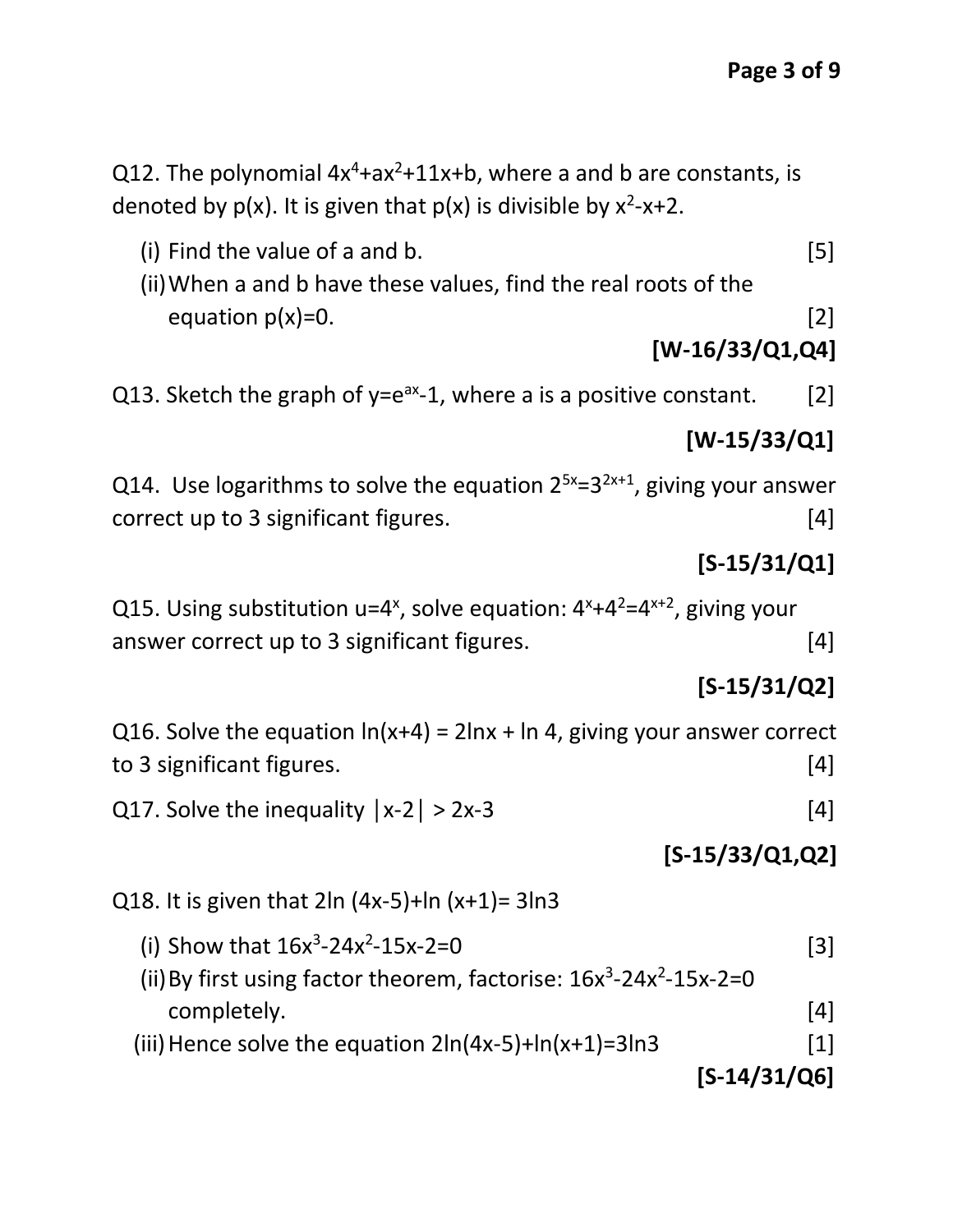Q19. Find the set of values of x satisfying the inequality:

│x+2a│>3│x-a│

Where a is a positive constant. [4]

Q20. Solve the equation:  $2\ln(5-e^{-2x}) = 1$  giving your answer correct to 3 significant figures. [4]

**[S-14/32/Q1,Q2]**

Q21. Solve the equation 
$$
\log_{10}(x+9) = 2 + \log_{10}x
$$
 [3]

 **[S-14/33/Q1]**

Q22. Use logarithms to solve the equation,  $e^{x} = 3^{x-2}$ , giving your answer correct to 3 decimal places.

Q23. The polynomial  $ax^3+bx^2+x+3$ , where a and b are constants, is denoted by  $p(x)$ . It is given that  $(3x+1)$  is a factor of  $p(x)$ , and that when  $p(x)$  is divided by (x-2) the remainder of 21. Find the value of a and b.[5]

```
 [W-14/31/Q1,Q3]
```
 **/32/]**

Q24. Solve the inequality,  $|3x-1|<|2x+5|$  [4]

Q25. The polynomial  $4x^3+ax^2+bx-2$ , where a and b are constants, is denoted by  $p(x)$ . It is given that  $(x+1)$  and  $(x+2)$  are factors of  $p(x)$ .

(i) Find the value if a and b.  $[4]$ (ii) When a and b have these values, find the remainder when  $p(x)$  is divided by  $(x^2+1)$ . [3]

 **[W-14/33/Q1,Q3]**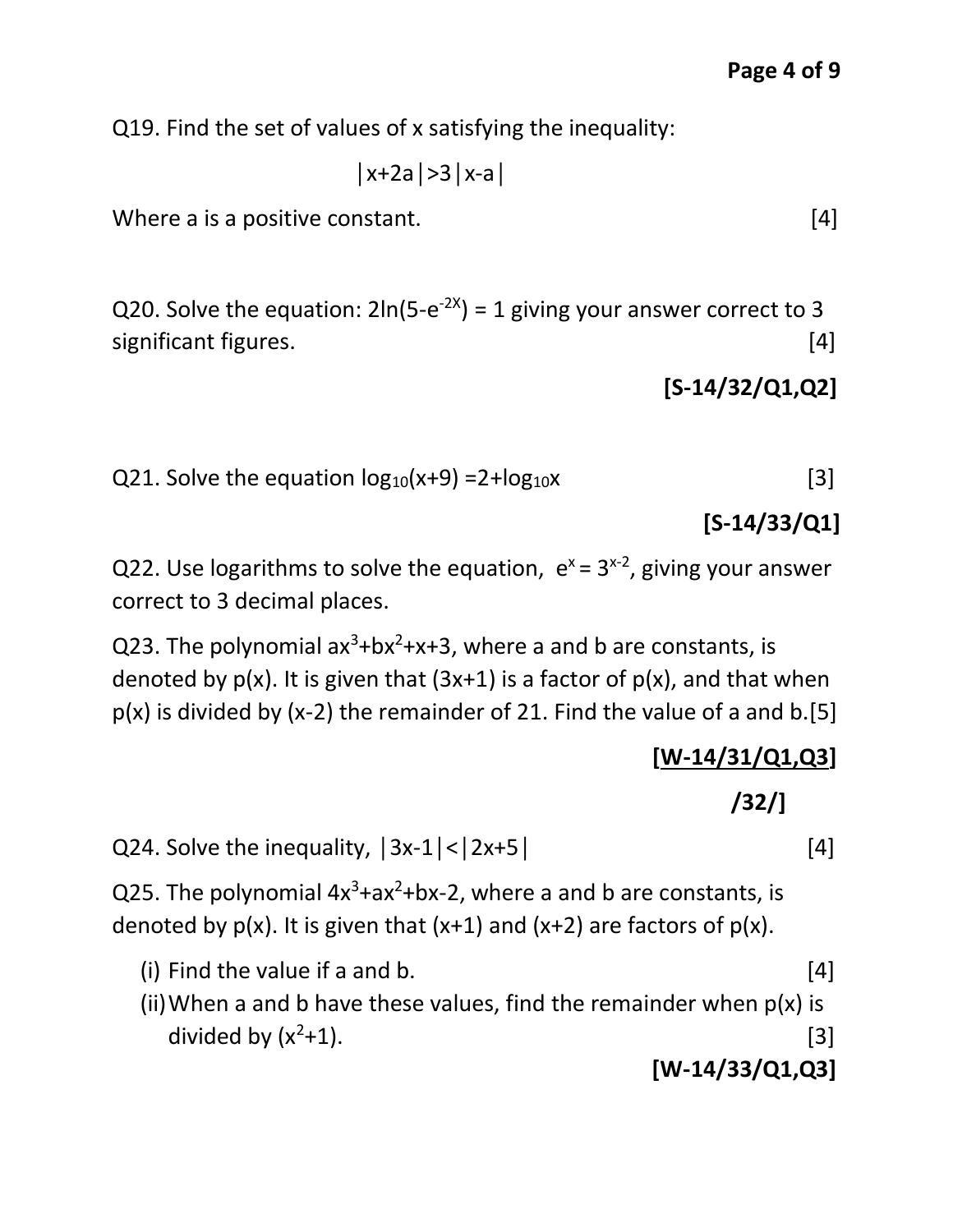Q26. Solve the equation,  $2|3^{x}-1|=3^{x}$ , giving your answer correct up to 3 significant figures. [4]

## **[W-13/31/Q2**

 **/32/]**

Q27. Given that  $2\ln(x+4)$ -lnx =  $\ln(x+a)$ , express x in terms of a. [4]

Q28. The polynomial f(x) is defined by  $f(x)=x^3+ax^2-ax+14$ , where a is a constant. It is given that  $(x+2)$  is a factor of  $f(x)$ .

- (i) Find the value of a.  $[2]$
- (ii)Show that, when a has this value, the equation  $f(x) = 0$  has only one real root. [3]

```
 [W-13/33/Q1,Q3]
```
- Q29. Find the quotient and reminder when  $2x^2$  is divided by  $x+2$ . [3]
- Q30. (i) Solve the equation  $|4x-1|=|x-3|$  [3]

(ii) Hence solve the equation  $|4^{y+1}-1|=|4^{y}-3|$  correct to 3 significant figures. [3]

### **[S-13/31/Q1,Q4]**

Q31. Solve the equation 
$$
|x-2| = |\frac{1}{3}x|
$$
 [3]

Q32. The polynomial  $ax^3$ -20 $x^2+x+3$ , where a is a constant, is denoted by  $p(x)$ . It is given that  $(3x+1)$  is a factor of  $p(x)$ .

(i) Find the value of a.  $[3]$ (ii) When a has this value, factorise  $p(x)$  completely. [3]  **[S-13/32/Q1,Q4]**

Q33. Solve the inequality  $|4x+3|>|x|$  [4]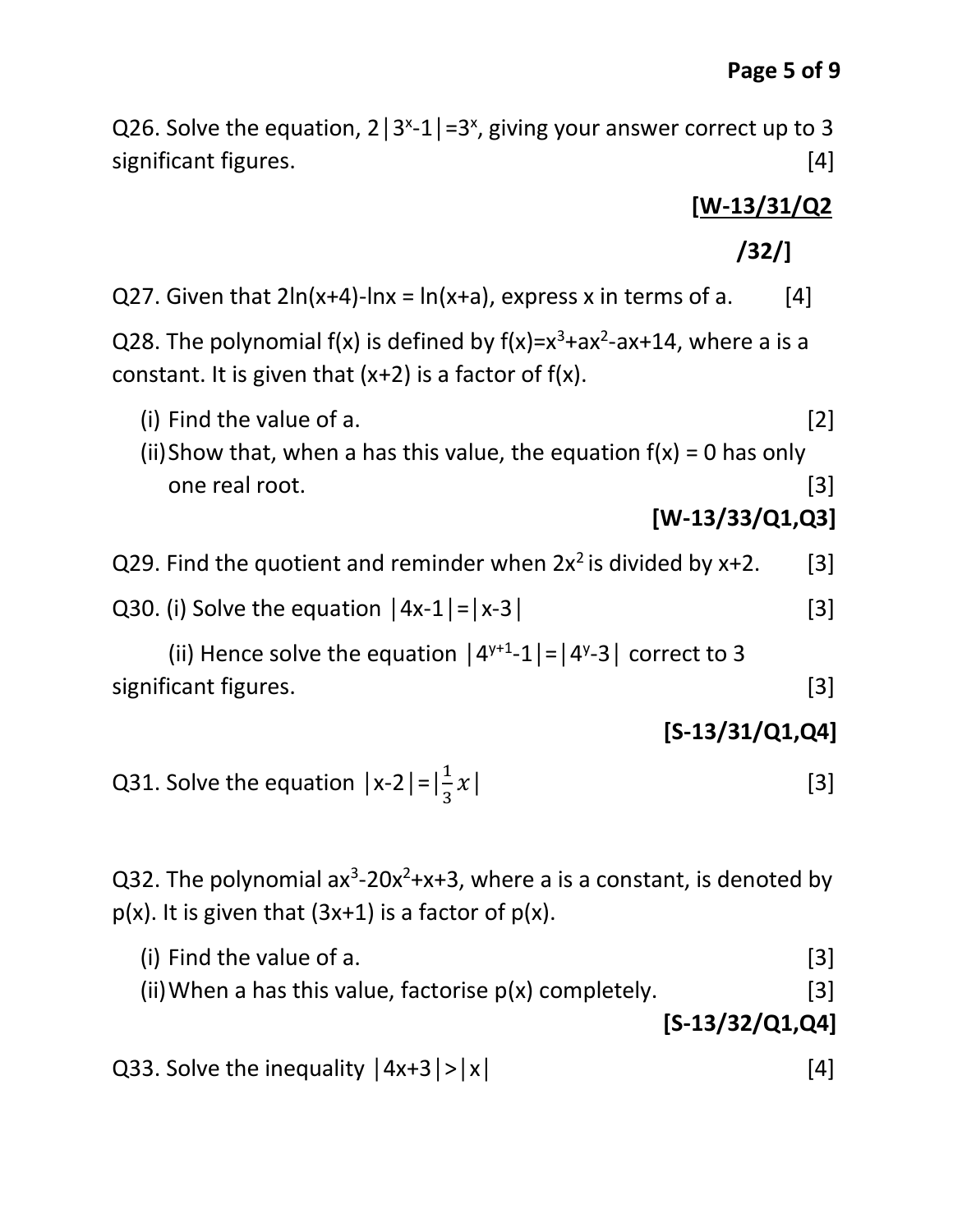Q34. It is given that  $ln(y+1)$ - $ln y=1+3ln x$ . Express y in terms of x, in a form not involving logarithms. [4]

Q35. The polynomial  $8x^3+ax^2+bx+3$ , where a and b are constants, is denoted by  $p(x)$ . It is given that  $(2x+1)$  is a factor of  $p(x)$  and that when  $p(x)$  is divided by (2x-1) the remainder is 1.

- (i) Find the value of a and b.  $[5]$
- (ii) When a and b have these values, find the remainder when  $p(x)$  is divided by  $2x^2-1$ .  $-1.$  [3]

## **[S-13/33/Q1,Q2,Q5]**

Q36. Solve the equation  $|4-2^x|=10$ , giving your answer correct to 3 significant figures. [3]

Q37. The polynomial  $p(x)$  is divided by  $p(x)=x^3-3ax+4a$ , where a is constant.

- (i) Given that  $(x-2)$  is a factor of  $p(x)$ , find the value of a [2]
- (ii)When a has this value,
	- a) Factorise  $p(x)$  completely. [3]
	- b) Find all the roots of the equation  $p(x^2)=0$  [2]

## **[S-12/31/Q1,Q3]**

Q38. Solve the equation ln(3x+4)=2ln(x+1), giving your answer correct upto 3 significant figures. [4]

# **[S-12/32/Q1]**

Q39. Solve the equation ln(2x+3)=2ln x+ln 3, giving your answer correct to 3 significant figures. [4]

# **[S-12/33/Q2]**

Q40. Solve  $3|x-1| < |2x+1|$  [4]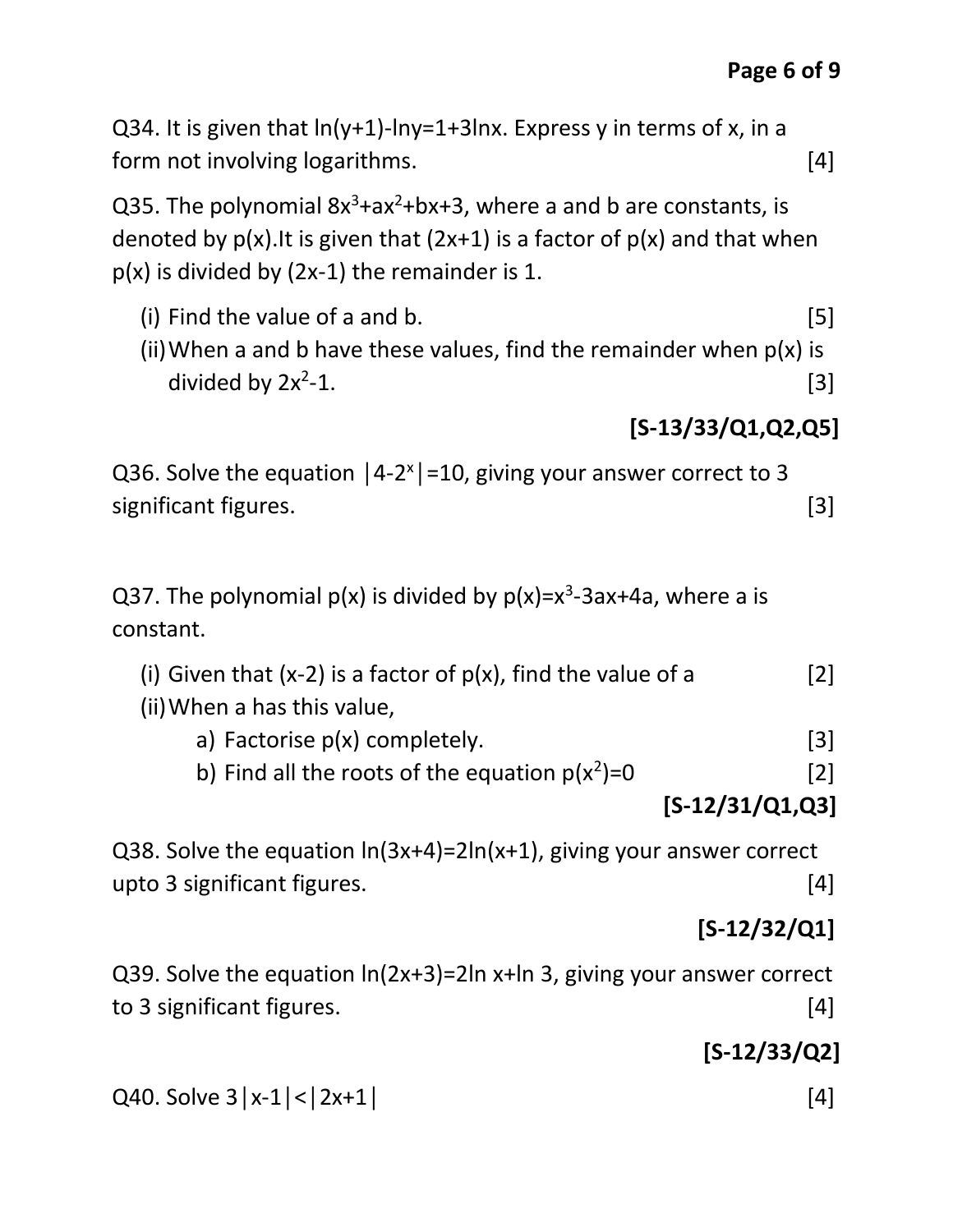Q41. Solve the equation,  $5^{x-1}$  = 5<sup>x</sup>-5, giving your answer correct to 3 significant figures. [4]

## **[W-12/33/Q1**

## **/33/]**

Q42. Solve the equation:  $ln(x+5) = 1+lnx$ , giving your answer in terms of e.  $[3]$ 

## **[W-12/33/Q1]**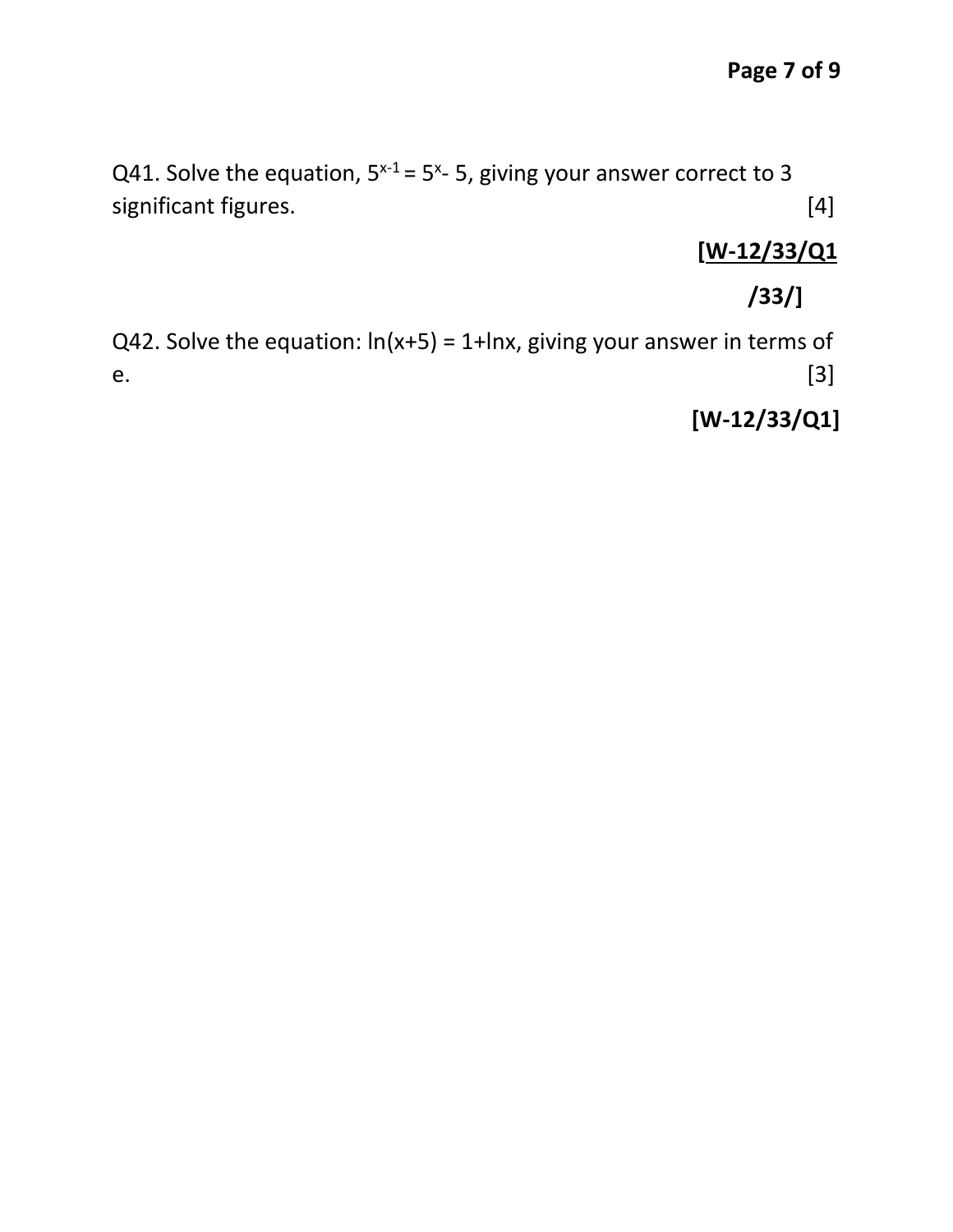# **Page 8 of 9**

## **ANSWERS**

| Q1. -2 $\ltimes x \lt \frac{1}{4}$                       | Q20. x = -0.605 $[e^{-2x} = \frac{1}{1}]$<br>$(5 - e^{\frac{1}{2}})$                |
|----------------------------------------------------------|-------------------------------------------------------------------------------------|
| Q2. $x = 0.438$ (u=1.61)                                 | $Q21. x = 1/11$                                                                     |
| Q3. (i) $a=6$ ; $b=-3$<br>$(ii)(x+1)(4x+1)(2x-1)$        | $Q22. x = 22.28$                                                                    |
| Q4. $x = 2/\sqrt{3}$                                     | Q23. $a = 12$ ; $b = -20$                                                           |
| $Q5.$ (i) a=3                                            | $Q24. -4/5 < x < 6$                                                                 |
| (ii) (a) $(2x+1)(2x^2 - x + 2)$<br>(b) $x > -1/2$        | Q25. (i) $a = 11$ ; $b = 5$<br>$(ii)(x-13)$                                         |
| Q6. (i) $x = -2$ and $x = 2/5$<br>(ii) $x = -0.569$      | Q26.0.631 and -0.369                                                                |
| $Q7. x = 0.975$                                          | Q27. $x = \frac{16}{a-8}$                                                           |
| Q8. $-5 < x < 3/5$                                       | Q28. (i) $a = -1$<br>(ii) $f(x) = (x + 2)(x^2 - 3x + 7)$                            |
| Q9. (i) $-ln4/ln3$<br>(ii) $x = ln4/ln6$                 | $x = -2$ is Only one real root<br>$\int$ as $b^2 - 4ac = -19 < 0$<br>No real roots] |
| Q10. x = 0.860 $(3^x = 18/7)$                            | Q29. Quotient = $(2x – 4)$ and R= 8                                                 |
| Q11. $y = \frac{2-e^z}{e^z-1}$ $(e^z = \frac{y+2}{y+1})$ |                                                                                     |
| Q12. (i) $a = 1$ , $b = -6$<br>(ii) $\frac{1}{2}$ ; -3/2 | Q30. (i) -2/3 or 4/5<br>(ii) $y = -0.161$                                           |
|                                                          | $Q31. x = 3/2$                                                                      |
|                                                          | $Q32. (i) a = 12$                                                                   |
|                                                          | (ii) $(3x+1)(2x-1)(2x-3)$                                                           |